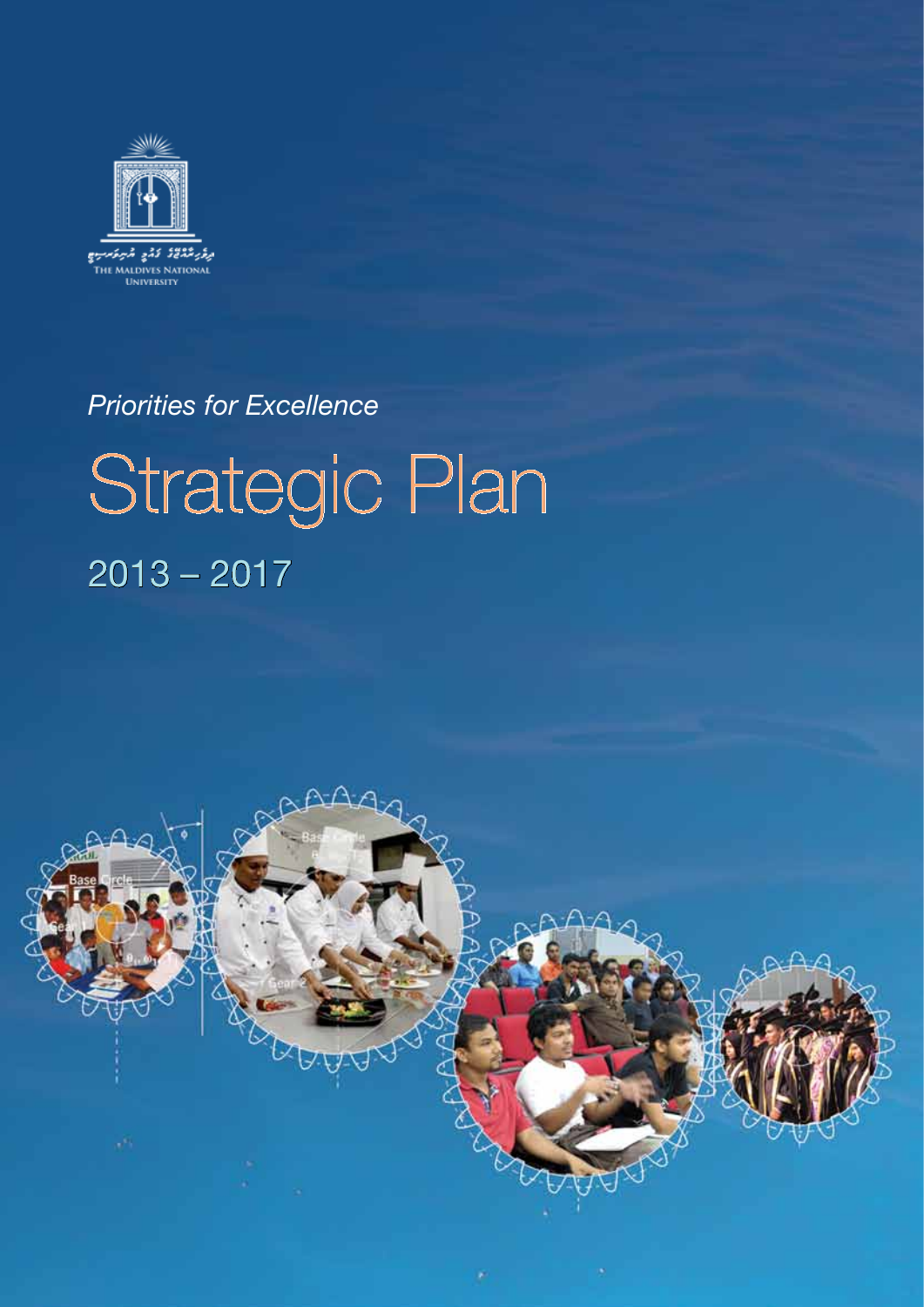## **Contents**

| About the plan                                                                                                         |                             |
|------------------------------------------------------------------------------------------------------------------------|-----------------------------|
| <b>Strategic Planning in the University</b><br><b>Vision</b><br><b>Mission</b><br><b>Philosophy and Guiding Values</b> |                             |
|                                                                                                                        |                             |
|                                                                                                                        |                             |
|                                                                                                                        | <b>Goals and Strategies</b> |
| <b>Organizational Structure</b>                                                                                        |                             |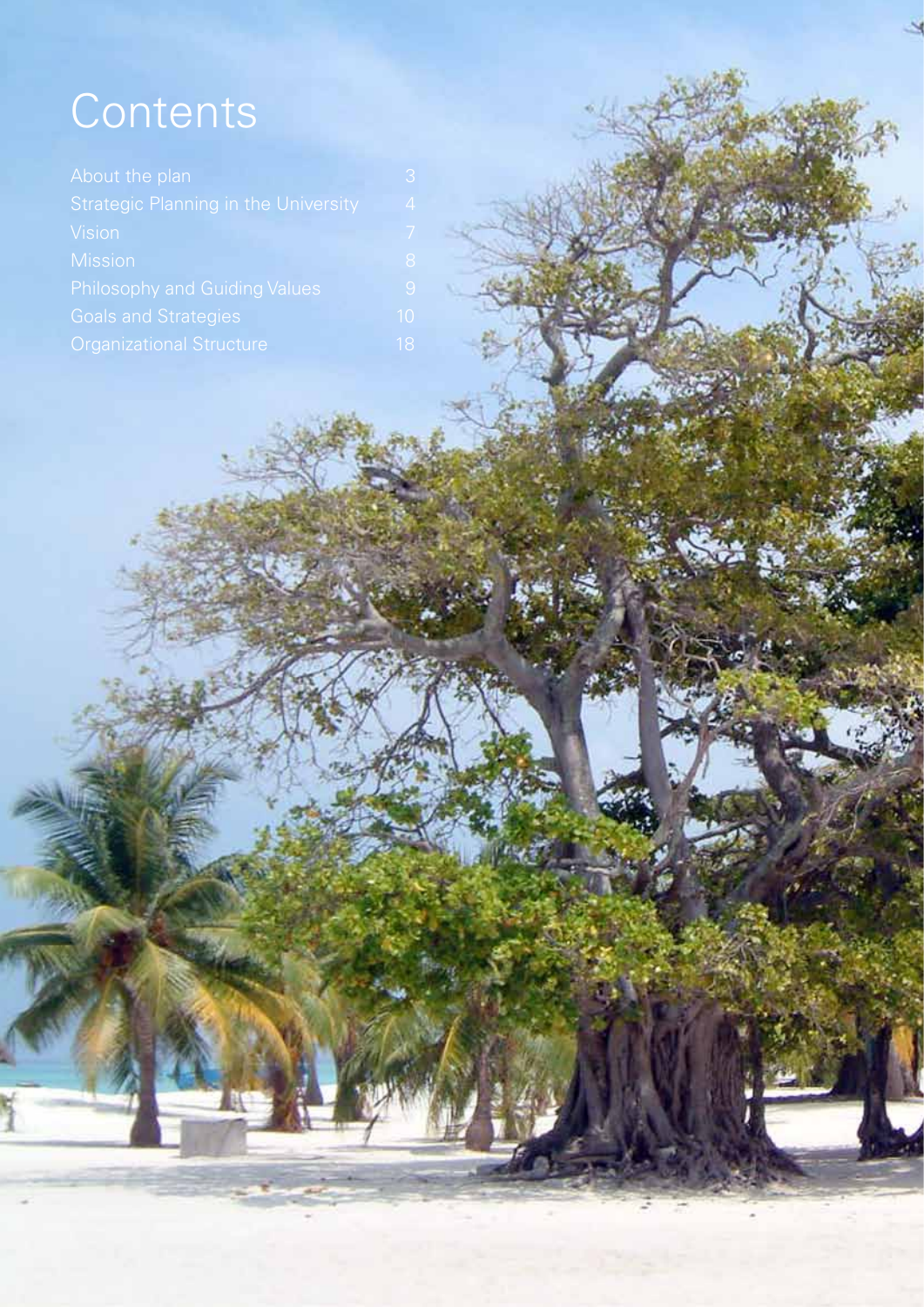## About this Plan

One purpose of the Strategic Plan is to articulate a shared vision for the future of the university.

Planning is how MNU shapes and guides growth and development. MNU and its precursor institutions have always had plans to guide its activities and operations for development. Although, planning itself does not lead to progress and advancement, these plans have always been instrumental in ensuring that development is focused on achieving specific goals and targets. Additionally, strategic plans inspire and motivate staff. They instil confidence and articulate a shared vision for the future.

The first Strategic Plan of the university was of its precursor institution — The Maldives College of Higher Education. When this plan for 2000 – 2005 was about to run out a new plan focussing on Strategic Directions for the period 2004 – 2009 was published. Between 2000 and 2009, a number of operational or action plans were also published and followed. The Government had declared that the College would be transformed into a university by 2007 and the staff strove to formulate a plan entitled Operational Priorities for University Title. This plan sets out the targets to be achieved in the first, second and third year of university operation to fully qualify as a university by the criteria of the Quality Assurance Agency of UK. This latter plan is still current and should be used to guide operational priorities for the next three years.

In the development of this Strategic Plan, the initial task had been the development of the faculty/centre strategic plans. These plans were based on an examination of the existing visions, missions, institutional realities the external environment and the previous plans of the Faculties/Centres. This Strategic Plan has been distilled from the divisional strategic plans taking into account commonalities and special strategies. The wishes, goals and strategies of individual divisions varied from one to another within MNU. In formulating this Plan we have tried to balance the competing interests that are presented, weighed the various proposals, evaluated what is possible and determined what is desirable through discussion and debate.

This is a strategic time for strategic planning; there has been dramatic changes in the whole environment in which MNU operates. In all aspects of its operation, be it political, social, educational or economic, the changes taking place are unprecedented. At such a time, there is a tendency to be acquiescent and give in to fleeting educational fads and lose sight of the enduring and essential purpose of a university education. This Strategic Plan will provide continuity and a constant reference for university operation with its articulation of the long term enduring goals.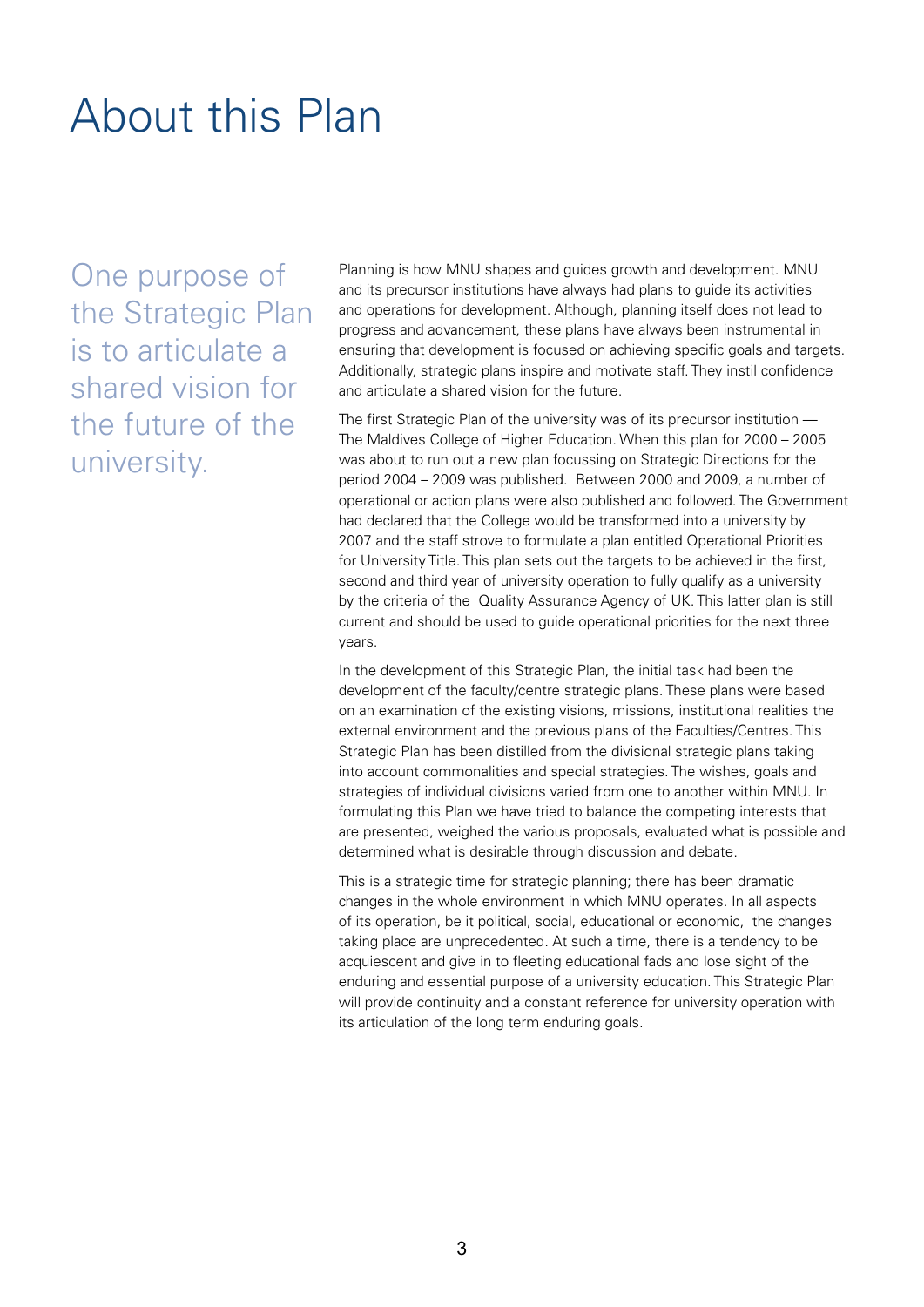## Strategic Planning

Strategic planning has become one of the main approaches for establishing the major directions and emphases of the University. These directions are usually termed as goals or aims. Strategies for achieving the goals are then considered and listed. The strategies enable actions to be formulated to achieve the goal within a stipulated time frame and a named person responsible for achieving the outcome. Resources are allocated to perform the action. Thus, in strategic planning, resources are concentrated in a limited number of actions all aligned to achieve the goal. Thus, budget is tied to the goals of the University. While strategic planning by itself may not lead the university from its current status to the envisioned state, not to do so would be to abdicate our responsibility.

#### *History of strategic planning in MNU*

Strategic planning grew out of the budget exercises in America in the 1950s and in the succeeding two decades it spread into major US corporations. By the 1980s, most public organizations were involved in strategic planning. Through the popularity of business

administration and management training in the 1980s and 1990s, strategic planning quickly spread across the world. In October 1999, a year after the University was established, the Public Service Division was established by the Government. The Division made it mandatory for all public service institutions to carry out strategic planning. Initially, the government budget was supposedly tied to strategic planning but it could not be fully implemented.

The Maldives National University was in a favourable position with regard to strategic planning. The Maldives College of Higher Education was barely one year old and we had some of the best minds in the country. After much debate and discussion, the first plan was published. It charted the broad course of the University from 2000 till 2005. Annually, operation plans were developed to translate the strategies into do-able actions. In the early years since 2000, the manner of strategic planning changed. The plans became more focussed and shorter with the inherent decision points not explicitly stated in the document. MNU's second plan for the years 2004–2009, followed this style.



*The world's oldest existing and continually running university is the University of Kaureein established in 859 CE in Fez, Morocco (Guinness Book of Records). MNU traces its origins to the more recent establishment of the Allied Health Services Training Centre on 1st September 1973 — the precursor to the Faculty of Health Sciences. The usefulness of an institution must be measured not in its tale of years, but on its impact on the people.*



**Strategic Directions** Operational Principles 2004 - 2009

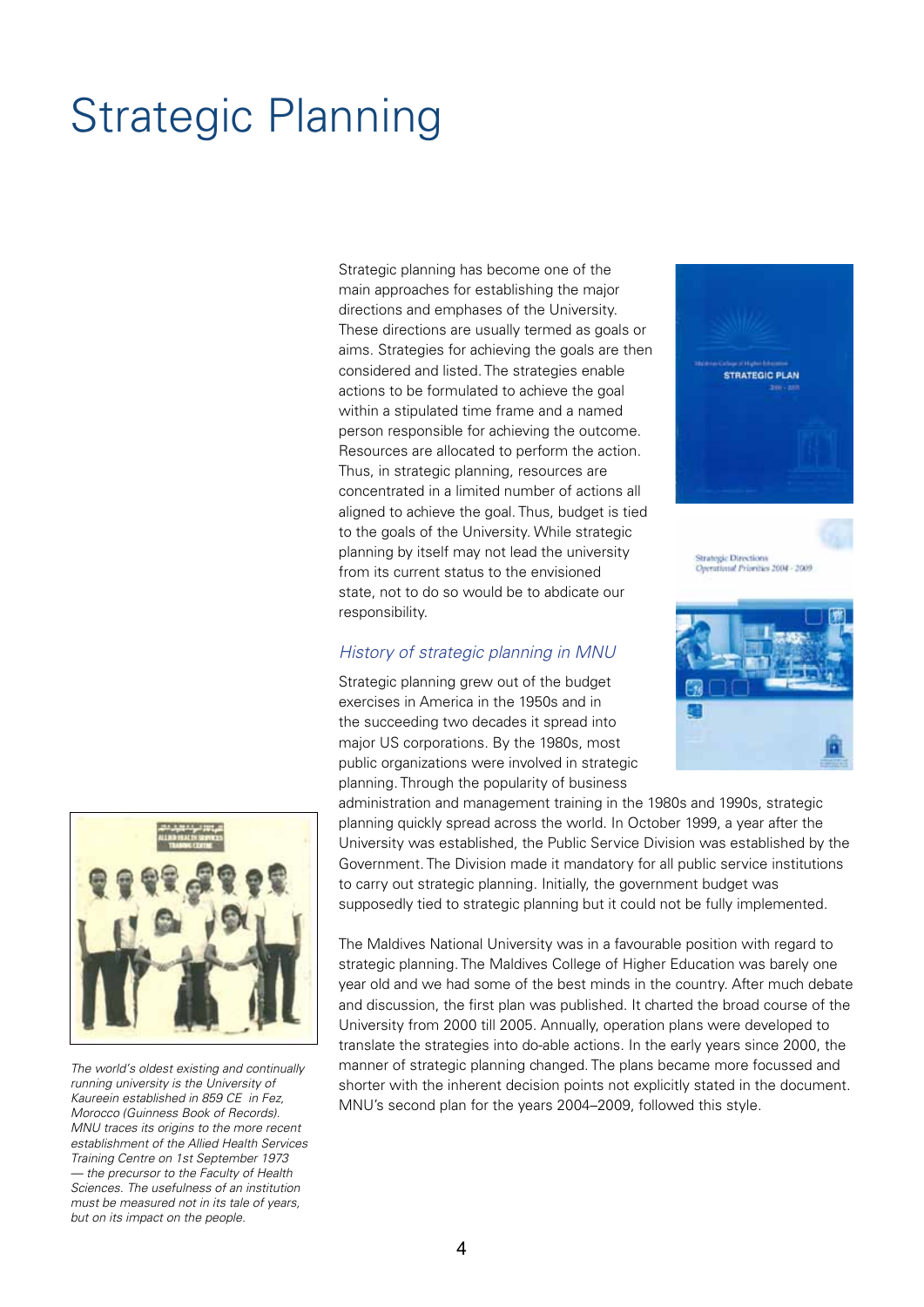The plan known as "Operational Priorities *for University Title" is the current*  planning document. Produced with *much involvement from the University constituents, the document lists the actions considered necessary for university title*  as specified by the Qauality Assuarance Agency (QAA) of UK for British universities. The actions were identified following *a quality audit when benchmarked*  against QAA. QAA has since diluted the *requirements.*

*The plan was undertaken when the University title was to be granted in 2006.*  It lists the operational priorities for the first *three years from the time the University title is granted. Since then, many of the action items have been completed. However, it is still necessary to evaluate the status of the items to ensure that what remains to be completed should be undertaken or not given the current realities.*



Operational priorities for **University Title** 

The impetus for strategic planning does not arise from the bureaucratic requirements but from a heartfelt conviction that one small group at the top cannot know the needs, aspirations and hopes of all stakeholders both internal and external. Universities have long been democratic institutions with real power devolved among committees. Shared governance has been the tradition of administration since its formation. At the same time, the external environment was witnessing rapid and dramatic changes, and the social demand for higher education was increasing while the financial resources were dwindling. Strategic planning provided the focus for the activities of the university in this constantly changing and challenging environment.



The first graduation of students in academic *regalia was not held by MNU. This unique*  honour goes to the first President, Mohamed *Ameen. The photograph shows Ameen with a graduand in law – Ibrahim Shihab – from an adhoc class of training he held.*

Additionally, planning has enabled MNU to be proactive in shaping its destiny while involving all stakeholders. The wide involvement of stakeholders has brought unique perspectives to the process. Their participation ensures commitment to mutual goals and a sense of organisational unity. This in turn, creates external advocacy for MNU as their role was more substantive than advisory. Written and widely available documents also lend stability to the institution as leadership changes, providing a shared vision for a successful future.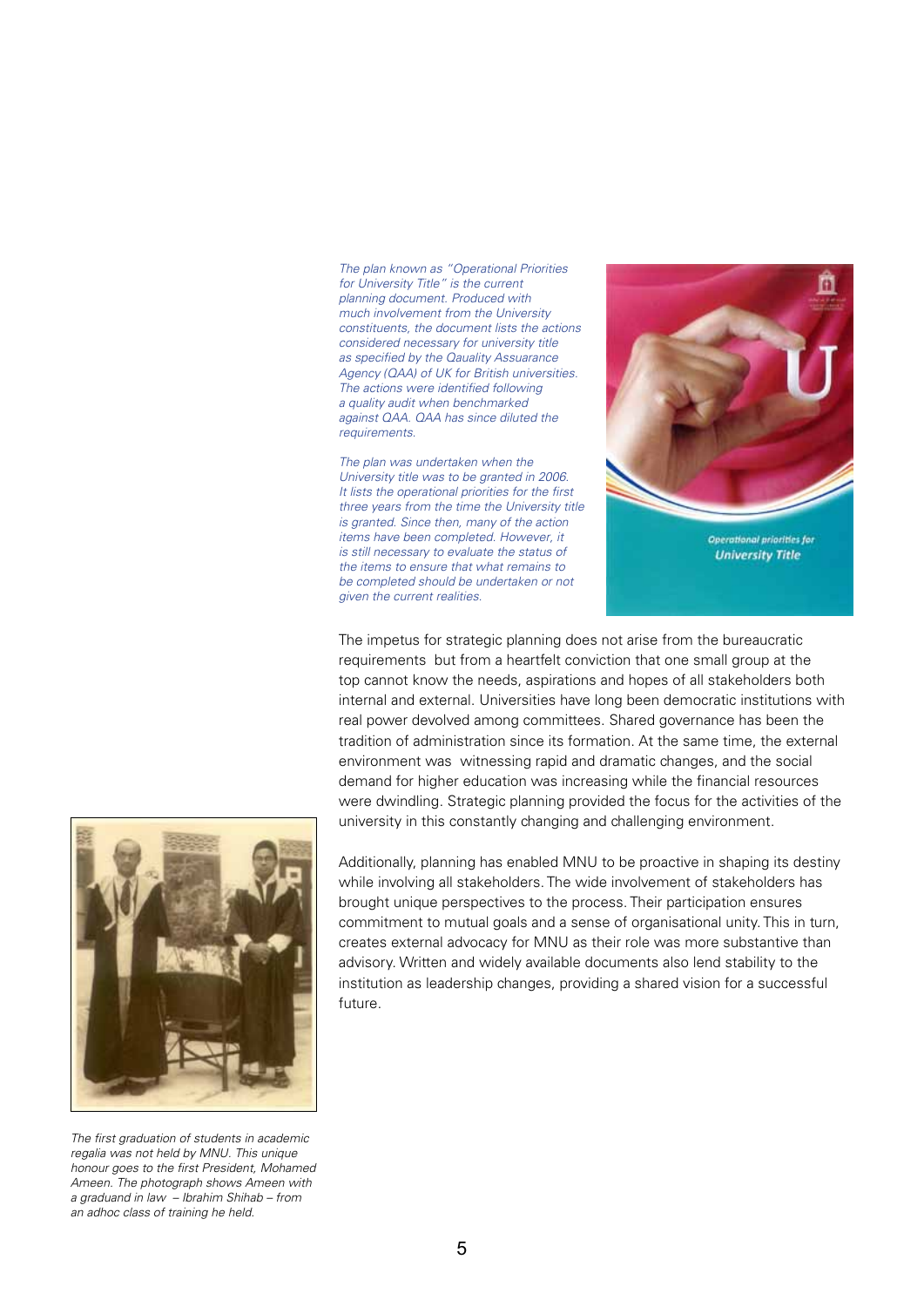#### *The strategic planning process*

Of the several models of strategic planning, the most well-known ones have their beginnings in the Harvard Policy model popularised by the Harvard Business School. This model depends on the systematic analysis of strengths, weaknesses, opportunities and threats (SWOT) analysis. Together with SWOT analysis, environmental scanning are the primary methods used in the first and subsequent strategic plans. The actual process of strategic planning for non-profit organizations such as universities have been popularized by many, including John Bryson (University of Minessota). Five ingredients of successful strategic planning have been noted: people, data, preparation, a structured planning process and resources. Since the number of stakeholders is large, a representative system is used to involve people from all impact areas of the university. As decisions on planning have to be based on evidence, reliable data are essential.





*To ensure that the goals of the Strategic*  Plan are achieved, bearings have to be taken *continually. Annual operational plans identify the actions necessary to achieve the goals based on the strategies, the time limits and those responsible. The actions implemented are evaluated and adjustments made to maintain the course set by the Strategic*  Plan. This annual planning cycle forms the Plan–Do–Check–Adjust (PDCA) cycle *popular in business planning for continuous improvement.*

Planning often creates change and paradigm shifts, hence a whole new way of looking at the status quo is required. In this task, the interviews and input from the staff and students have been sobering. In developing MNU's strategic plan, the focus has been on what works and what is possible given the local context. The process of planning is highlighted above.The environmental scans and the SWOT analyses were initially by faculties/ centres. Then, using the University Act as primary defining instrument, faculty/ centre strategic plans were developed and merged into a single document through a long and iterative process of discussion and modification until a consensus emerged at the University Council. The planning process has been very time consuming. In fact, this strategic plan has taken over a year to publish since the initial discussions.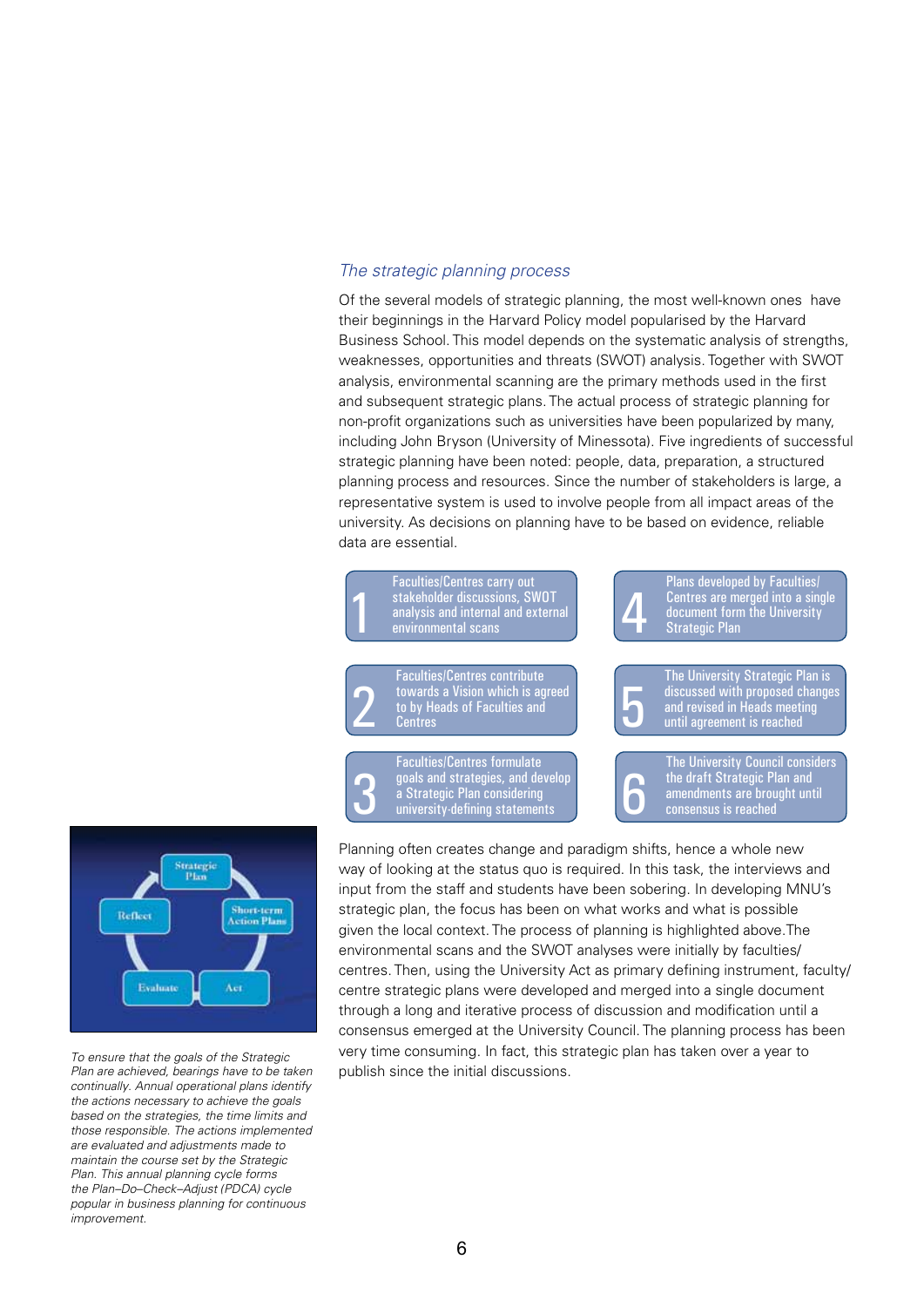## Vision, Mission, Philosophy & Values

#### The MNU Vision

A vision statement describes the goal of the institution. It embodies what the institution aims to achieve, usually as the desired outcome in the long term. In envisioning the future of MNU, our purpose is to inspire and motivate our staff, to instil confidence, and celebrate our mission by articulating a shared vision of the future.

As the vision statement, MNU has adopted the vision of its precursor institution, viz, that of the Maldives College of Higher Education. This is because that vision still embodies what MNU aspires to be. Revision, merely for the sake of revision, is both pointless and futile. The vision of MNU is as follows:

#### *The Maldives National University will perform and be acknowledged as the outstanding academic institution of the nation and one of the finest in the region.*

This vision, articulated operationally from the point of view of the internal and external community of MNU, has both local and regional dimensions. In envisioning the future of MNU, it is our ardent desire that its performance in every aspect of its operation would be in keeping with that special position. Both nationally and regionally, MNU will achieve distinction for the quality of our teaching and learning, for the outstanding quality of the student experience and for the valuable contribution which our research and innovation makes to nation-building.

MNU is already the premier higher education institution in the Maldives in the eyes of our own community. That enviable position can only be maintained by continuous improvement in our operations and processes and by constant renewal of our commitment to our mission.



*The Maldives* 

*National University* 

will perform and

be acknowledged

as the outstanding

institution of the

nation and one of

the *finest* in the

region.

Professor Abdul Kalam, the former President *of India, in a lecture at MNU said that to dream small is a crime. All successful men and women are big dreamers. They imagine what is not visible and then work with passion every day to achieve their vision, that goal or purpose.*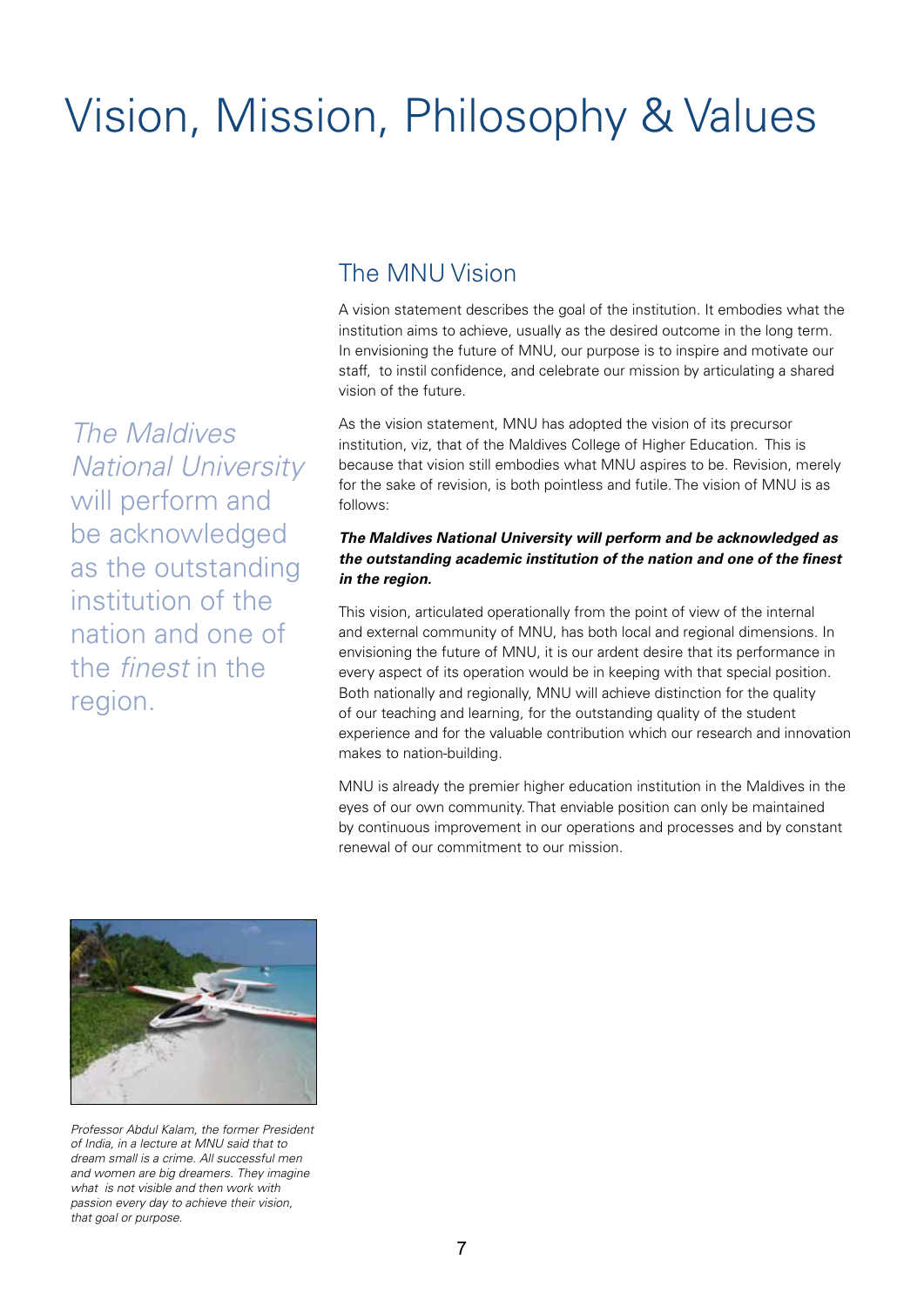#### The MNU Mission

The mission of the University defines the overall purpose of our institution why it exists. The fundamental purpose of MNU is enshrined in Dhivehi in the Maldives National University Act. The unofficial translation of the mission of the Maldives National University is as follows:

*The mission of the Maldives National University is to create, discover, preserve and disseminate knowledge that are necessary to enhance the lives and livelihoods of people and essential for the cultural, social and economic development of the society so that this nation shall remain free and Islamic forever.*

The above mission is further expatiated in the MNU Act. The first and foremost objective of MNU is specified to be the discovery and dissemination of knowledge and skills. Thus, learning, teaching and research are the principal objectives of MNU. Other specific objectives as outlined in the Act are as follows:

- 1. to offer courses of higher education and training to those who have completed secondary education or equivalent in areas relevant to the development of the nation;
- 2. to carry out scientific research and investigations and disseminate the results of these endeavours for the benefit of the national and international communities;
- 3. to award baccalaureate, masterate and doctorate degrees and other certificates in relation to the education and training provided by the University;
- 4. to establish relationships of cooperation with institutions both inside the country and abroad;
- 5. to develop existing University resources and acquire new ones in the pursuit of the achievement of the University mission;
- 6. to utilize the resources of the University among the divisions in the most beneficial manner;
- 7. to promote and promulgate Islamic Dhivehi traditions and values;
- 8. to do anything incidental or conducive to the performance of the preceding functions.



*Unless theory is complemented with skills, learning is inadequate. MNU goes to great lengths, sometimes overseas, to provide students with experiences that undergird theoretical knowledge. Otherwise, learning becomes inert and inapplicable.*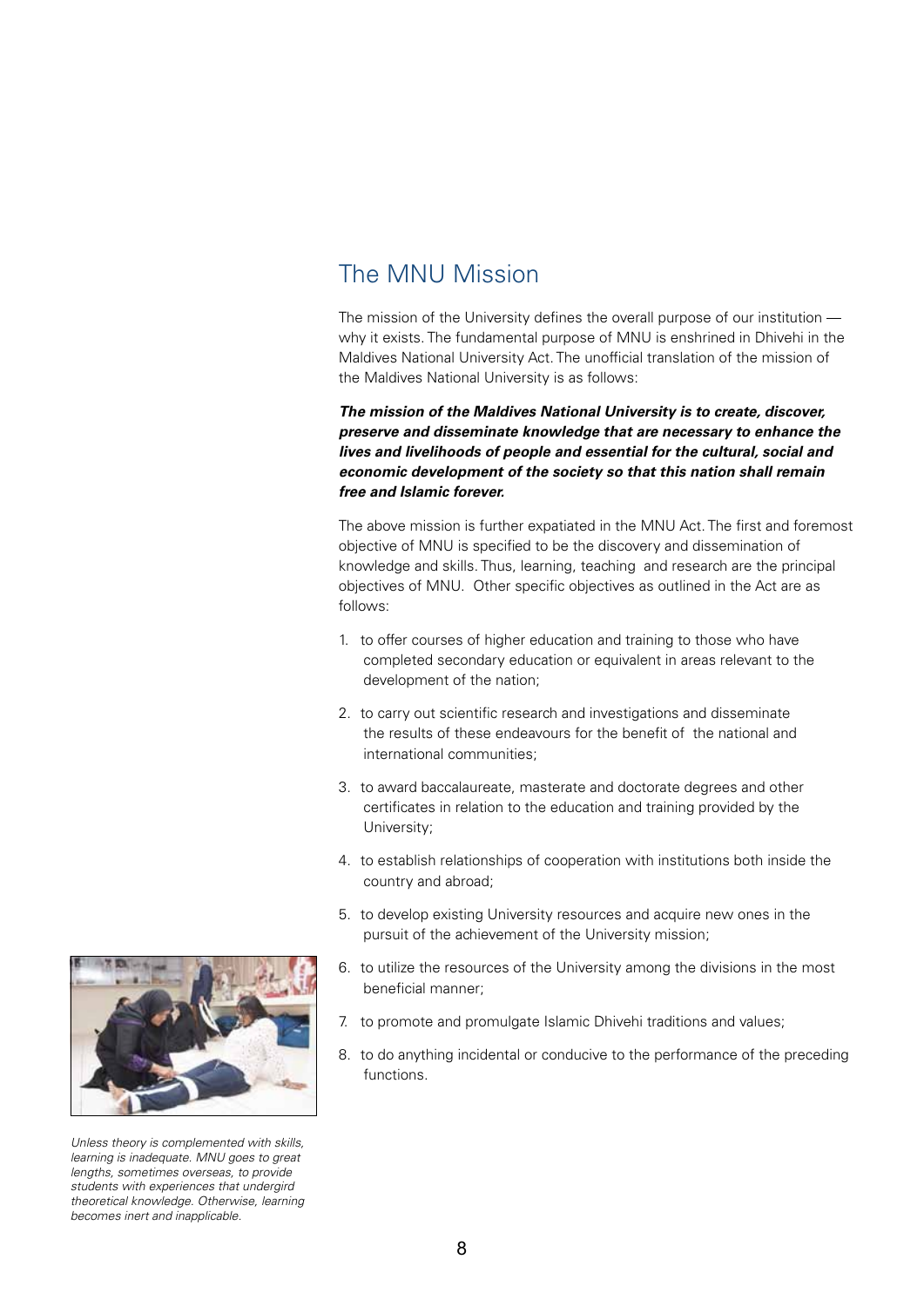Everything MNU does is guided by the philosophy of the University *iman* and *ilm.*

### Philosophy and Guiding Values

All activities of the university are based on our wordview or philosphy of knowledge, reality, and existence: *iman* and *ilm*. This fundamental belief guides and underpin everything MNU does throughout its life in all circumstances, irrespective of changes in its goals, strategies and actions. They are the essence of our institution, understood and respected by all employees.

First, we believe that education is incomplete until it is infused with the wisdom born of faith—*iman*. We seek to increase every student's spiritual awareness and personal commitment to Islam. We are committed to the application of ethical principles in all our dealings with all people. The University intends for all of its students to develop an intimate knowledge of ethics across its academic curriculum so that they will possess the necessary tools to transform the world and address forthrightly the moral questions confronting today's society.

Second, *ilm* is not confined to the acquisition of knowledge only, but also embraces socio-political and moral aspects. Islam invites its followers to exercise their intellect and use and apply their knowledge to attain the ultimate truth (*haqq*) of everything.

Building upon the above timeless philosophy, MNU is committed to the following values. All of us are expected to demonstrate these values in all our interactions with others including staff, students, alumni and the general public.

- 1. We are men and women of honour, honesty and integrity. We shall not tolerate those who lie, cheat or steal.
- 2. We accept service to the nation and others before self as the primary purpose for professional life.
- 3. We nurture and promote rational inquiry and critical thinking in all areas of human endeavour.
- 4. We are dedicated to life-long learning, emphasizing teamwork and leadership.
- 5. We stress self-discipline, personal responsibility and respect for Law.
- 6. We respect our people and uphold the good name of our institution.
- 7. We are dedicated to the principle of shared governance and decisionmaking.



*A local poet is known to have said that education without values is akin to medical treatment without healing. In fact, learning without values makes for clever devils.*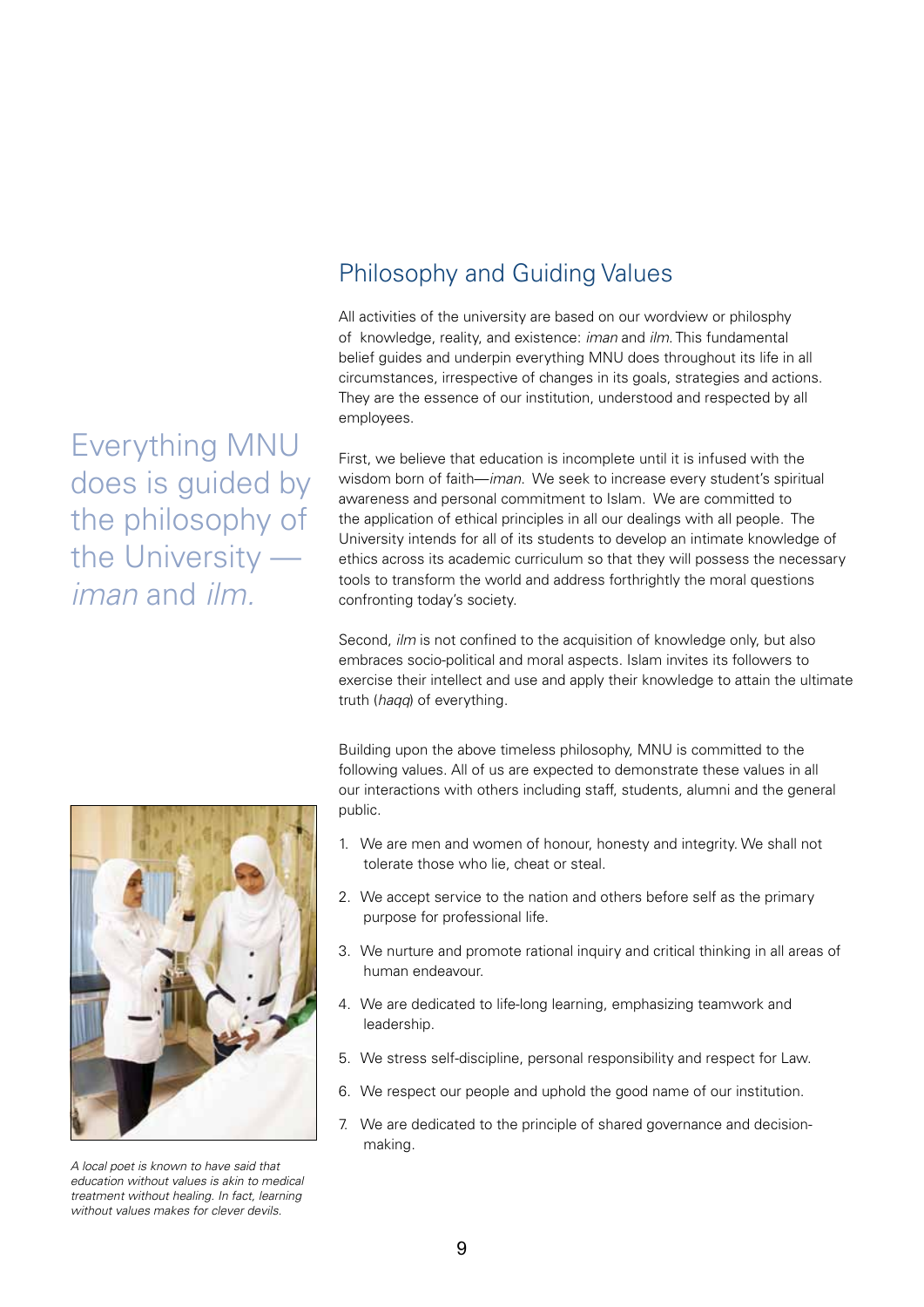## Goals and Strategies

### Goal 1: Academic Excellence

The University aims to excel in all aspects of learning and teaching so that it is recognized as the best in the Maldives and the preferred destination of the highest calibre students.

- 1. Maximise access and educational opportunity to, remote and international students through innovative, flexible and high quality local and distance education.
- 2. Provide quality student support and a contemporary and attractive learning environment that enhances students' educational experience.
- 3. Systematically review and update education and training programmes to ensure they meet the needs of students, industry, the professions and national accreditation so that outcomes are progressively improved.
- 4. Offer challenging intensive academic courses that combine disciplinary depth with interdisciplinary perspectives.
- 5. Foster a climate in which teaching is highly valued.
- 6. Encourage developments in programme design, teaching methods and assessment where appropriate to deliver excellence in education.
- 7. Provide outstanding part-time and flexible programmes through researchactive staff to high calibre mature students.
- 8. Ensure independent professionally-validated student appraisal of all subjects taught in the University and use student feedback to improve the quality of teaching and learning.
- 9. Review regularly faculty curricula, modes of delivery and assessment to ensure that teaching and learning is informed by international best practice.
- 10. Use international quality benchmarking and quality assurance in all programme development, delivery and assessment.



*The young represents the most valuable resource of the country. But, that is so only with the "right" education; students must know duties before rights and responsibilities before privileges.*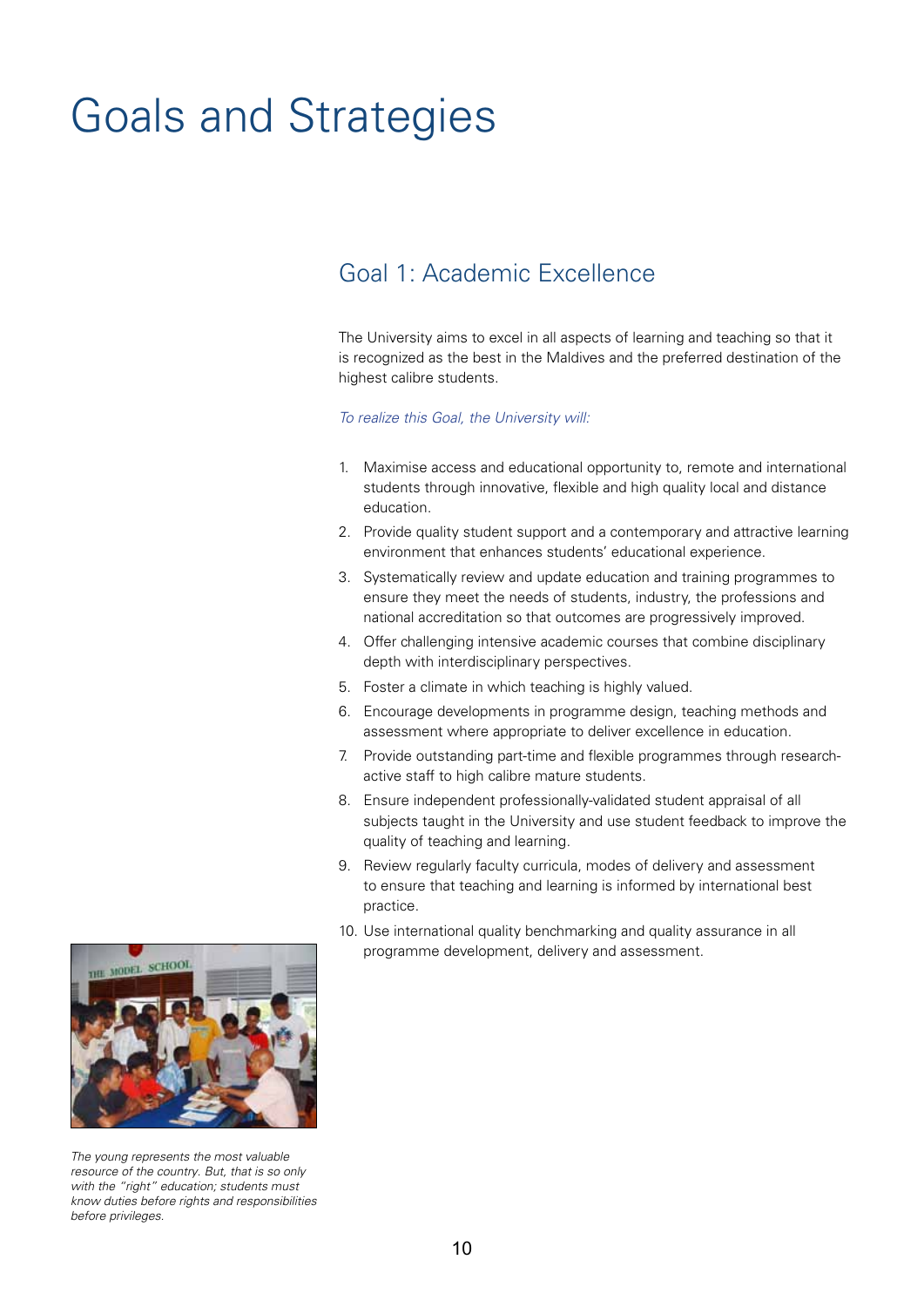## Goal 2: Outstanding Research

MNU will enhance its local, national and international standing for excellence in research, particularly in the areas relevant to the nation.

- 1. Respond to the needs of the community and the industry for knowledge and information to maximise beneficial social, cultural, economic, environmental and health outcomes.
- 2. Attract and retain high quality and motivated researchers and postgraduate students by establishing a research environment that is stimulating and provides professional support as well as quality infrastructure and equipment.
- 3. Establish a research centre.
- 4. Develop a commercial arm of MNU to promote research and consultancy.
- 5. Be proactive in identifying and informing areas of expertise.
- 6. Introduce and upgrade research skills of staff through training and establishing of mentoring systems to develop and support new researchers in their research efforts.
- 7. Value research output in the reward and recognition system of the University.
- 8. Develop external sources of funding to support research activities.
- 9. Establish links with industry, government departments and overseas universities to encourage joint research.
- 10. Establish mechanisms for publishing research.
- 11. Maintain research strength across the disciplinary range and encourage interdisciplinary research initiatives.
- 12. Enhance administrative services and support designed to facilitate research excellence and knowledge transfer.
- 13. Increase the number of doctorate programmes as a means of enhancing research training.



*The preconditions for a research-intensive university do not exist in the MNU as yet. They are substantial numbers of postgraduate students, research staff and, of course, funds. In the planned period 2012 –2016, these conditions will improve and the research goal can be achieved.*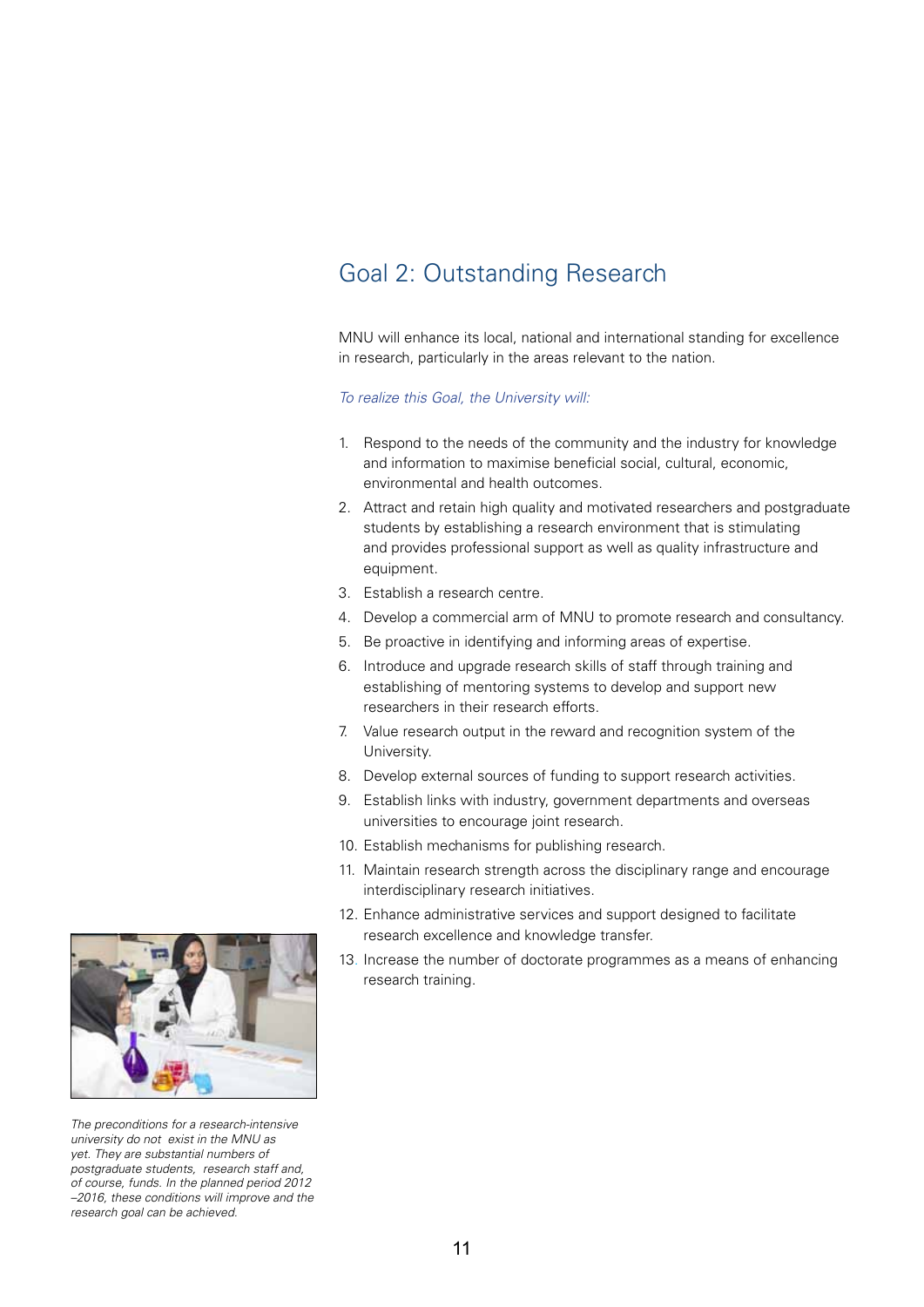## Goal 3: Enhancing the Maldivian Identity

MNU will maintain and enhance the Islamic Dhivehi Identity of the University..

*To realize this Goal, the University will:*

- 1. Promote ways in which our Islamic Dhivehi Identity can be made obvious in art, symbol, sign , ceremonies and public events.
- 2. Establish programmes to promote the University's cultural tradition among the University community.
- 3. Recruit faculty and staff who are in support of the mission and philosophy of the University and its interaction with the Maldivian intellectual heritage.



*Maldives have been settled over thousands of years. The past generations have left their stories and culture in our archeological remains most of which are yet to be discovered or studied. We need to "connect" with our forefathers to appreciate how they delivered the pristine environment intact to us, so that we may do so to our progeny.*

*A casual glance at the faces of our people leaves us with no doubt that our forefathers hail from different lands. Yet, we have remained free and peaceful for thousands of years. The glue which bound us together is the common culture and history. We need a renewed commitment to study our past and take pride in the great many people who have shaped our history.*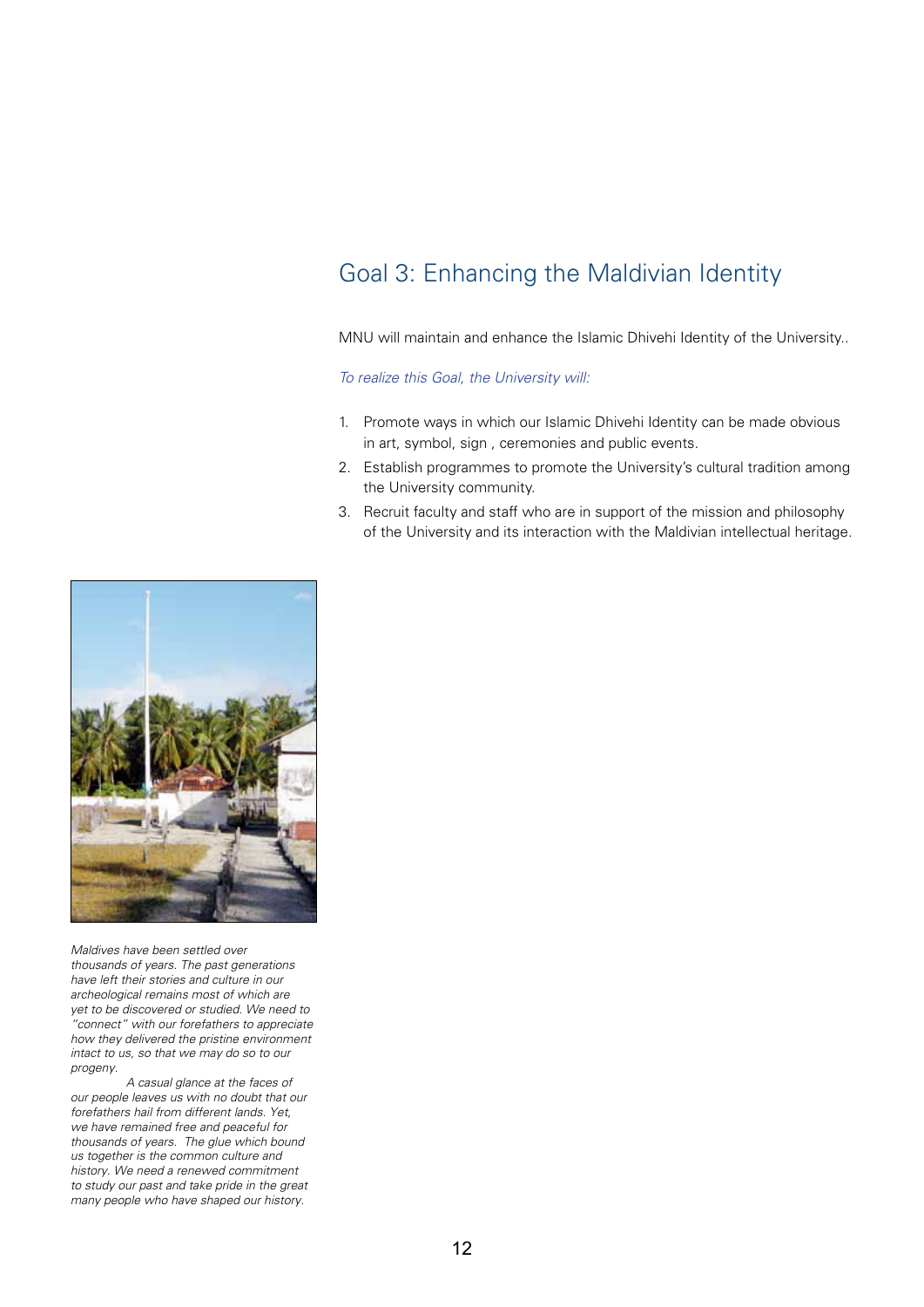#### Goal 4: Quality Staff

The University aims to attract and retain talented people who have a commitment to the mission and values of the University.

- 1. Increase academic staff with doctorate qualifications to at least 20%.
- 2. Enhance the attractiveness of the benefits package for all staff.
- 3. Upgrade all teaching staff to at least graduate level.
- 4. Formulate a detailed staff development plan and a time-line to achieve these goals.
- 5. Provide high quality professional development and support services to assist staff improve their teaching skills.
- 6. Establish transparent recruitment, transfer and promotion policies and procedures.
- 7. Take initiatives to enhance the status of University staff.
- 8. Institute a reward scheme for excellent performance.
- 9. Enhance the collegiality and teamwork of all staff with appreciative and constructive feedback and open, effective and timely communication.
- 10. Maintain a safe work environment free from physical and emotional harm.
- 11. Enhance the management of human resources and support services.
- 12. Encourage self-learning and life-long learning as a necessary and viable form of staff development.
- 13. Develop library staff and organisation to ensure that Library Services builds on its reputation as the premier academic library service.



Dedicated university teachers make a great *university. In fact, even in this day and age, at higher levels of learning, students seek a particular teacher just as in medieval times. A good teacher can teach even under a tree as was the case in classical times. All the rest are, at times, mere embellishments.*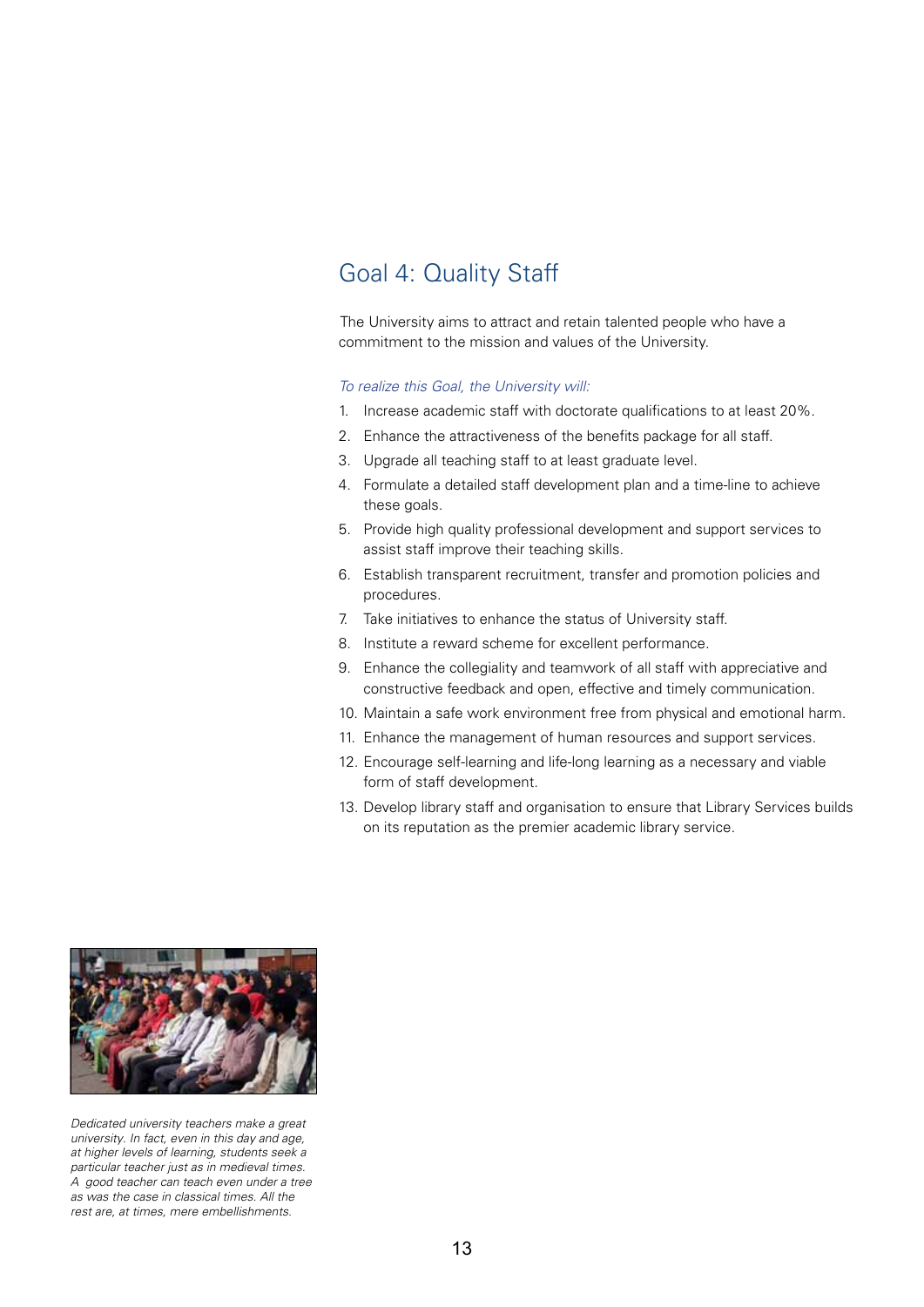### Goal 5: Sustainable Finance

The University will improve its financial sutainability by increasing income generation from diversified sources.

- 1. Convince the government and the opinion-makers about the usefulness of the university for the well-being of the nation.
- 2. Diversify funding sources through the establishment of public-private partnership projects and establishment of externally funded Chairs.
- 3. Establish a cost-sharing mechanism for as many programmes as desirable.
- 4. Ensure that faculty/centre funds and resources are both effectively and optimally utilized.
- 5. Promote faculty/centre activities to attract funding from non-governmental sources.
- 6. Establish procedures to "sell" consultancy services and engage in other enterprise operations.
- 7. Improve financial planning and resource allocation to meet academic objectives for recurrent activities and strategic investment in capital and staff costs.
- 8. Develop and establish University's endowment schemes, investments in shares and securities.
- 9. Activate alumni association to make individual donations for earmarked projects.
- 10. Seek international funding for Student and staff mobility regionally and internationally.



*By the end of the plan period, the University would have made great progress towards the establishment of a medical faculty. Other areas including radiography and medical technician training are equally in high demand as a nation.*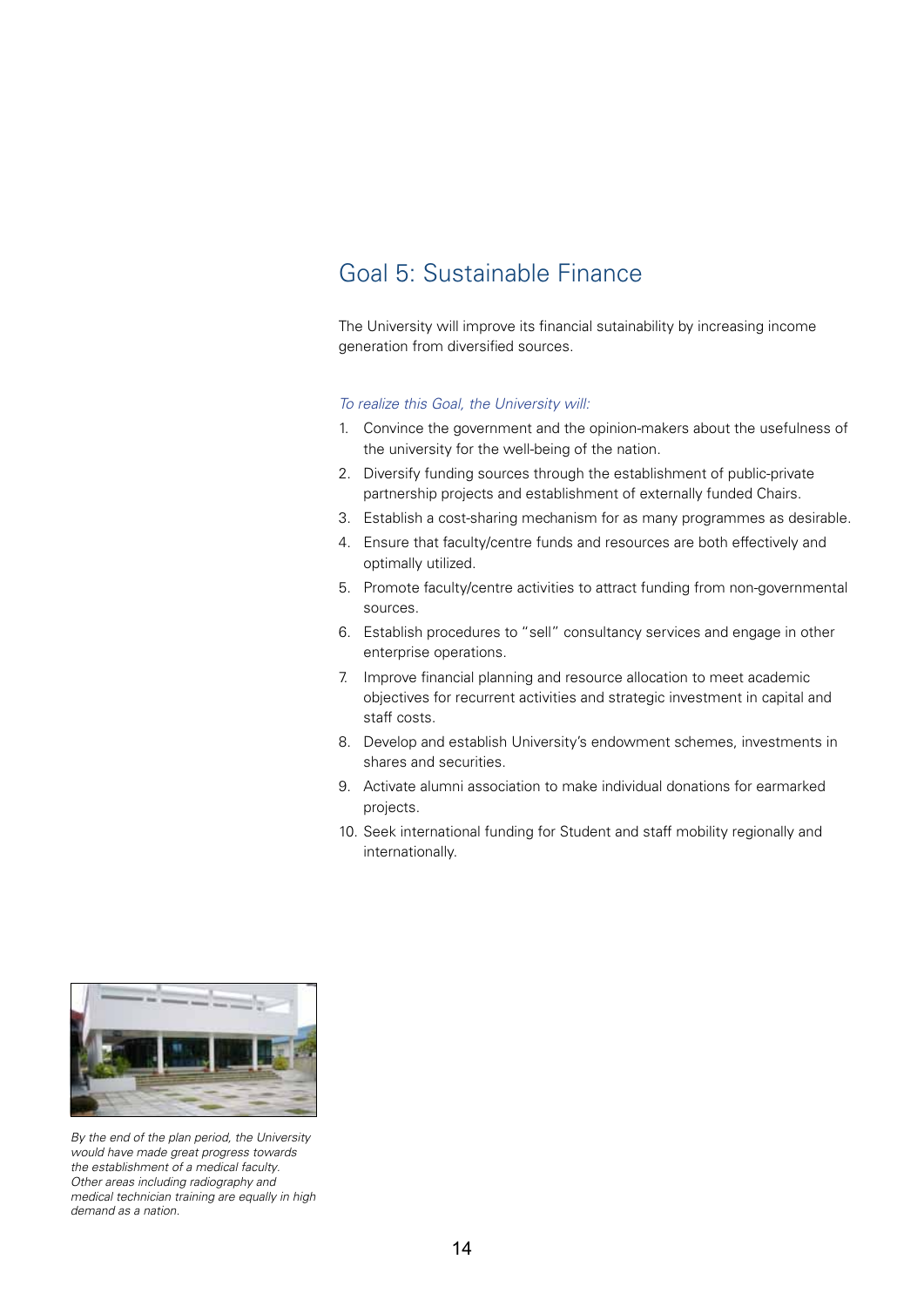## Goal 6: Transforming Management

Transform the administrative and managerial culture and processes to enable MNU to be effective and efficient.

#### *To realize this Goal, the University will:*

- 1. Review and refine our system of governance, administrative and management systems to enhance decision-making and accountability, consistent with the values of the University.
- 2. Implement regular financial and management audits.
- 3. Review delegation of authority and accountability structures and review and improve reporting structures.
- 4. Rationalize components and activities across programmes to develop coherences among programmes and ensure that institute resources are effectively utilized to support its strategic objectives.
- 5. Ensure that institute administration is client-focused and highly professional.
- 6. Support devolved planning and decision making at all levels, together with overall strategic leadership and an effective accountability structure across the University.
- 7. Provide development and training opportunities to administrative staff to assist them in their professional development and to improve organizational efficiency and effectiveness.
- 8. Groom interested staff with aptitude for leadership positions.
- 9. Continually review existing organizational and reporting framework within the University to improve efficiency.
- 10. Enhance the planning process through more integrated planning and better information inputs.
- 11 Develop planning of student numbers, staff, research activity, buildings and facilities.
- 12. Monitor progress in the implementation of the Strategic, Divisional and Service plans on an annual basis and three-year basis.
- 13. Take forward the rolling programme of reviews of academic and service divisions and faculties and departments.
- 14. Provide outstanding services to library users in support of research, teaching, and learning.
- 15. Endeavour to secure the future of the diverse funding streams which currently support the collections, through meeting funders' targets and through maintaining the visibility of the significance and potential of the collections.



Both fishing and agriculture are vitally *important for food security and development. With the establishment of Laamu Atoll Campus, the University must engage fully*  in both training and research in these fields. *However, both areas are capital intensive in our context.*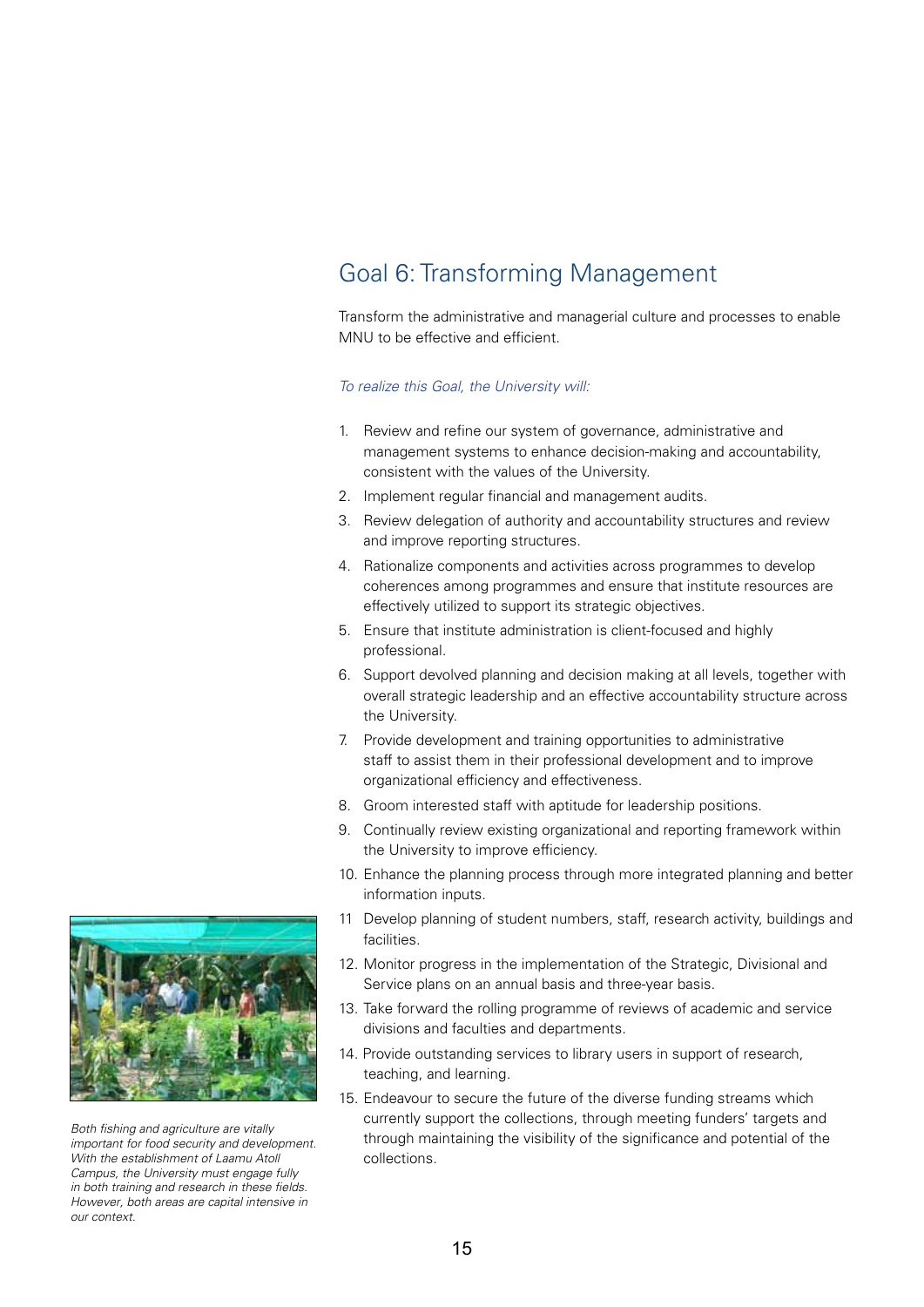## Goal 7: Wider Engagement with Society

The University will develop, enhance and sustain mutually supportive relationships with the wider community, industry, commerce and the government

- 1. Leverage university strengths and resources to find and promote innovative and sustainable solutions to national and stakeholder needs and community challenges.
- 2. Enhance visibiltiy of MNU strengths by participating in nationally siginificant debates and issues.
- 3. Foster and reward the application of expertise and knowledge to community issues and build up a mechanism to support engagement.
- 4. Identify, develop and reinforce collegial and supportive relationships among MNU alumni, nationally and internationally.
- 5. Advance and sustain the University's interaction with the community through its libraries and collections.
- 6. Foster structured strategic relationships with specific high schools.
- 7. Launch popular short-term community access programmes with open entry.
- 8. Create learning partnerships with other regional, national and international tertiary education providers and organisations for the mutual benefit of students and staff.
- 9. Activate alumni association to enhance engagement with the community.
- 10. Seek accreditation of University programmes at overseas institutions.
- 11. Promote networking, partnerships and research collaboration with reputed international universities.



*Over the years, so many important members of the community have contributed to the management and administration of the Univeristy by getting themselves involved in the University Council. Their impact has been invaluable in steering the institution towards a brighter future.*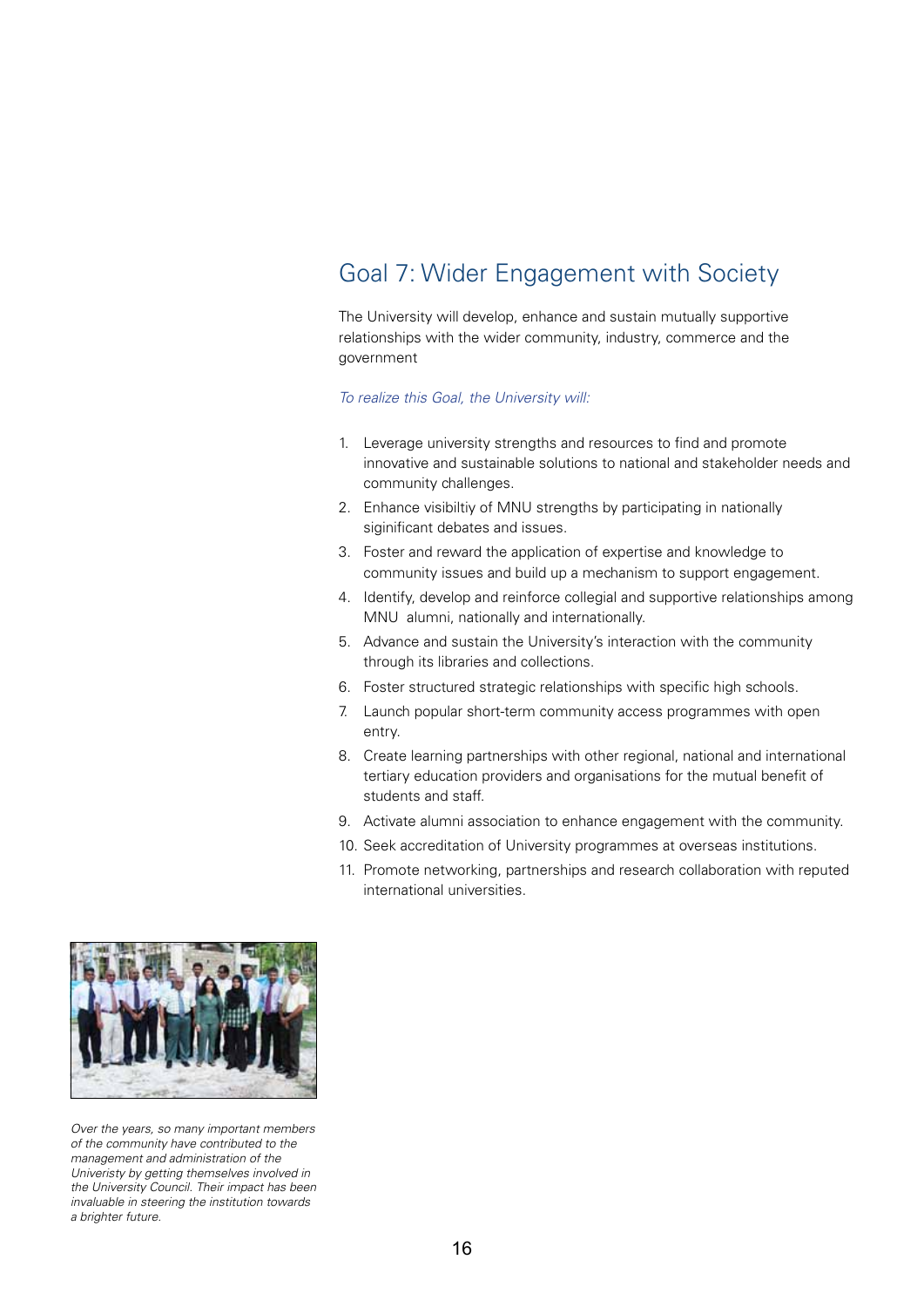### Goal 8: Improving our Facilities and **Infrastructure**

The University will provide an aesthetic amenity with high levels of functionality to promote academic enterprise.

- 1. Ensure that infrastructural support is provided to cater to high quality teaching with particular attention to subject requirements and student needs.
- 2. Cater to effective utilization of teaching facilities through better management.
- 3. Ensure the provision of an appropriate physical environment suited to the teaching and learning needs of the institutes.
- 4. Establish schedules, procedures and standards for ongoing development and maintenance of physical facilities.
- 5. Audit space needs and usage on a regular basis to encourage the most efficient use of the physical facilities.
- 6. Encourage energy management and environmental awareness throughout the University.
- 7. Obtain land and invest on infrastructure consistent with the planned growth of the student numbers in Male' and in all atolls.
- 8. Review the quality and current usage of teaching facilities across the University and make recommendations on the best use of the available space.
- 9. Extend the stock of residential accommodation for staff housing in the interests of recruitment and retention of high-quality academic staff.
- 10. Continue to develop the capital planning of the University to ensure close alignment with academic priorities.
- 11. Provide high-quality, modern, and cost-effective IT services and training that supports education and research and meets the needs of the University and its members.



*There are niche areas in which MNU can excel. This is particularly so in areas where Maldives has comparative advantages*  such as hospitality, tourism and fishing. *The marine environment and the island*  geography also lend themselves for scientific *research endeavours.*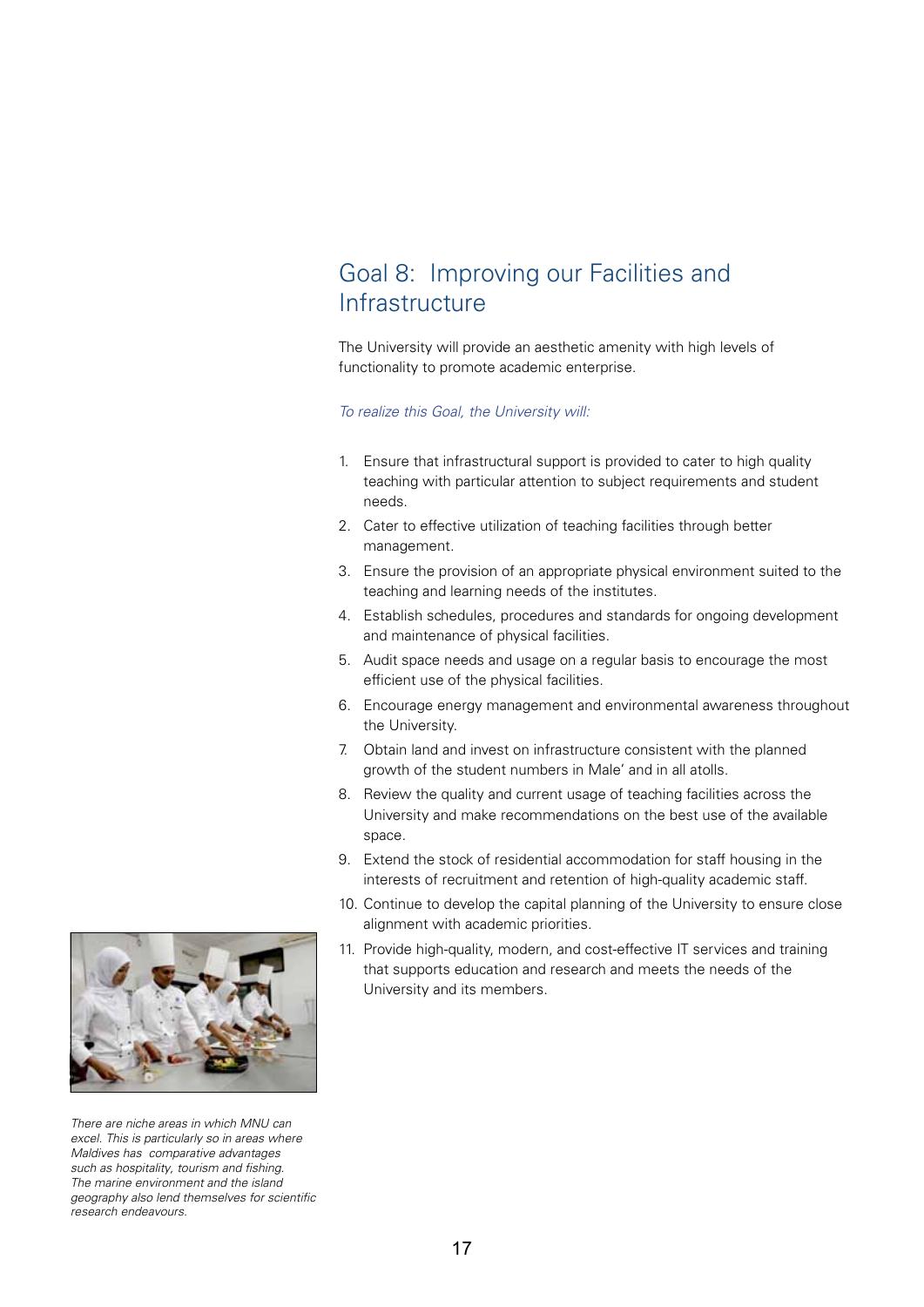## Goal 9: Increasing Student Success

Deliver outstanding facilities and services and manage them effectively and responsively for the benefit of staff, students and users beyond the University.

- 1. Strengthen student support services as a unit or division.
- 2. Provide advisory services for students in relation to jobs, accommodation and such other issues.
- 3. Further develop ICT systems in support of student services
- 4. Provide technology and facilities to support student learning.
- 5. Develop a scholarship policy.
- 6. Provide quality student support and a contemporary and attractive learning environment that enhances students' educational experience.
- 7. Create an environment to facilitate student recreational activities.
- 8. Develop a student advising system.
- 9. Establish a student welfare system.



*The University is bound legally to preserve the traditional arts and crafts of the Maldives so that the future generations can experience the rigour and the meticulous workmanship that make these so sought after.*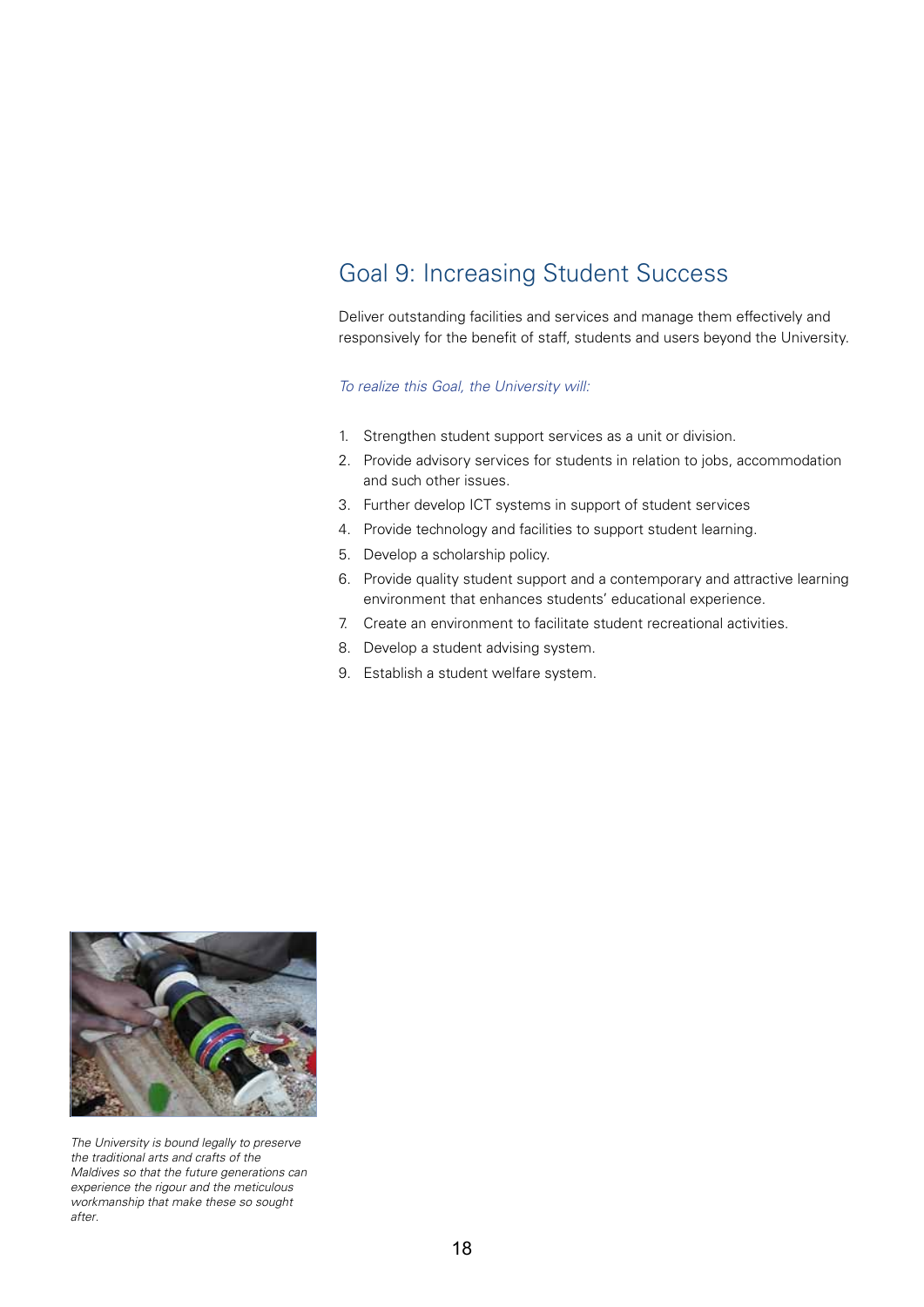*The mission of the Maldives National University is to create, discover, preserve and disseminate knowledge and skills that are necessary to enhance the lives and livelihoods of people and essential for the cultural, social and economic development of the society so that this nation shall remain free and Islamic forever.*

THE FILE IS

 $\mathbf{m}$ 

۰.